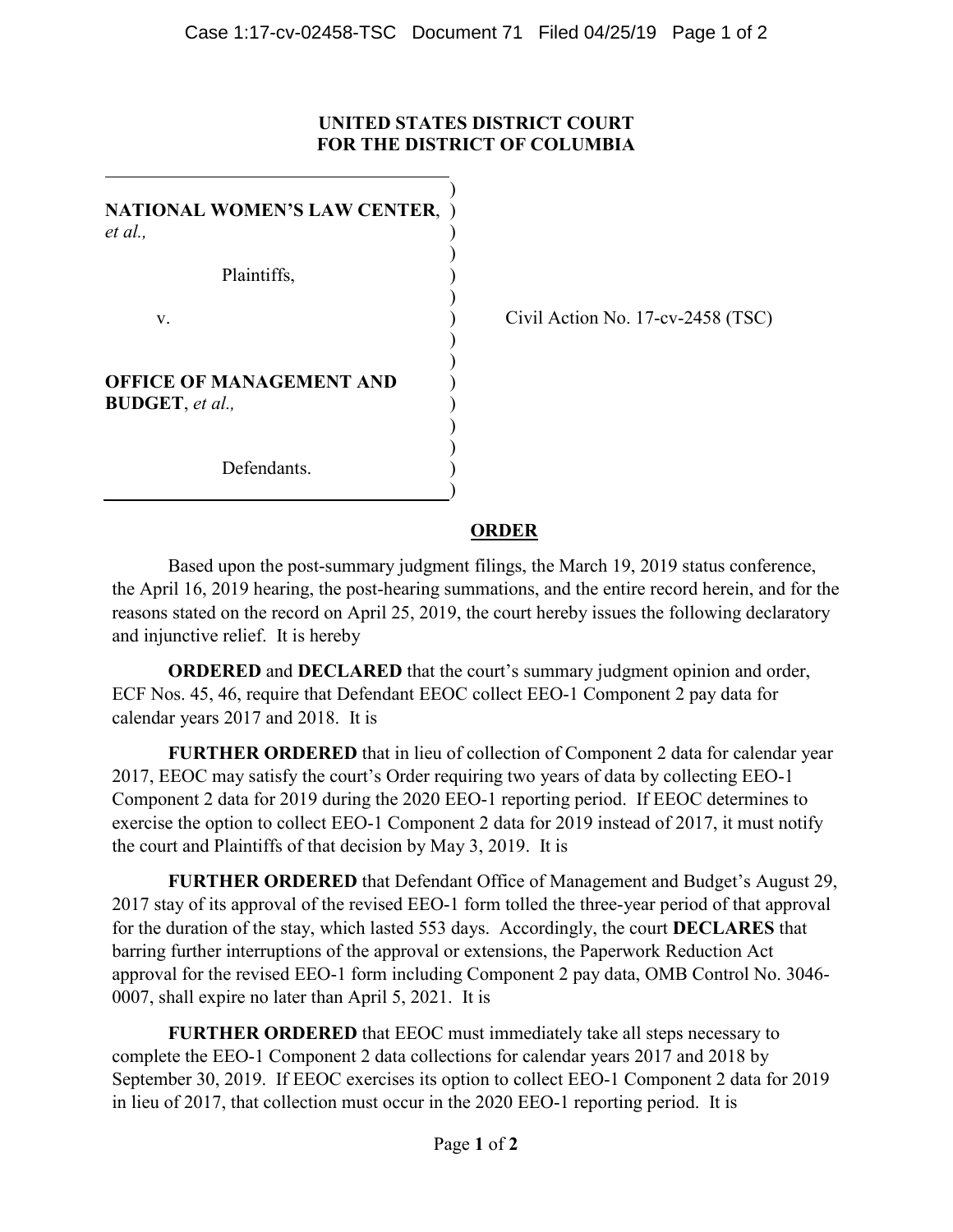**FURTHER ORDERED** that by April 29, 2019, EEOC must issue a statement on its website and submit the same for publication in the Federal Register notifying EEO-1 filers that they should prepare to submit Component 2 data no later than September 30, 2019. EEOC must alert filers if it has decided by April 29, 2019 whether to collect 2017 or 2019 data. If EEOC has not decided by April 29, 2019 whether to collect 2017 or 2019 data, it must issue a statement of its decision on its website and submit the same for publication in the Federal Register by May 3, 2019. At minimum, on April 29, 2019, EEOC must issue a statement on its website and submit the same for publication in the Federal Register notifying EEO-1 filers that they will be submitting 2018 Component 2 data collection for calendar year 2018 no later than September 30, 2019. It is

**FURTHER ORDERED** that beginning on May 3, 2019 and continuing every 21 days thereafter, EEOC must provide reports to Plaintiffs and the court of all steps taken to implement the EEO-1 Component 2 data collections since the prior report,<sup>1</sup> all steps to be taken during the ensuing three-week period, and indicating whether EEOC is on track to complete the collection(s) by September 30, 2019. It is

**FURTHER ORDERED** that the EEO-1 Component 2 data collection(s) will not be deemed complete, for the purpose of this Order, until the percentage of EEO-1 reporters that have submitted their required EEO-1 Component 2 reports equals or exceeds the mean percentage of EEO-1 reporters that actually submitted EEO-1 reports in each of the past four reporting years. It is

**FURTHER ORDERED** that the court will retain jurisdiction over this matter for the purposes of enforcing the March 4, 2019 summary judgment opinion and order as well as this Order.

**SO ORDERED.**

Date: April 25, 2019

*Tanya S. Chutkan*

TANYA S. CHUTKAN United States District Judge

<sup>&</sup>lt;sup>1</sup> The May 3, 2019 report shall include notice of all steps taken to implement the EEO-1 Component 2 data collections since March 4, 2019.